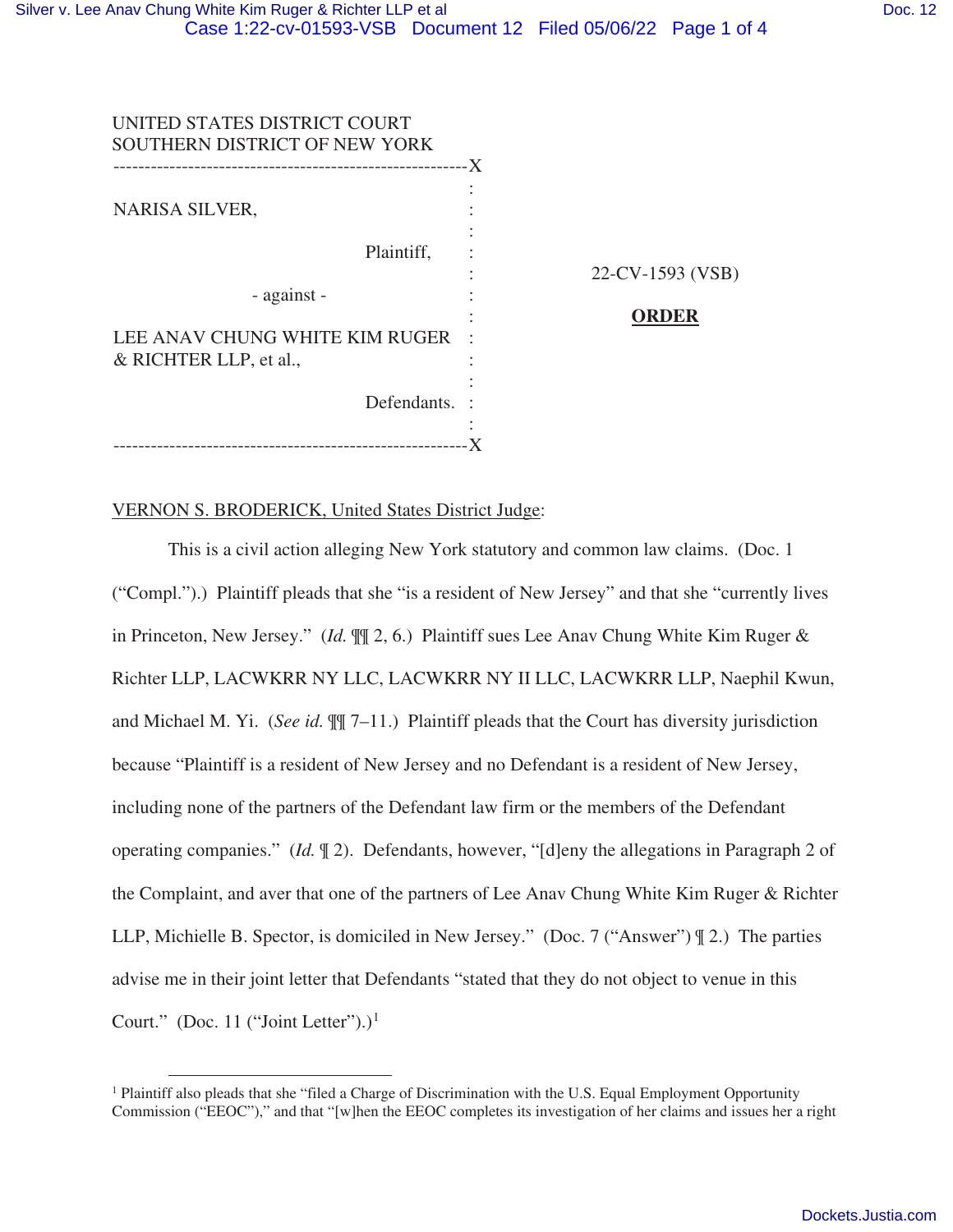## Case 1:22-cv-01593-VSB Document 12 Filed 05/06/22 Page 2 of 4

Federal district courts are courts of limited jurisdiction and must confirm that they have subject matter jurisdiction over matters before them. *See Durant, Nichols, Houston, Hodgson & Cortese–Costa P.C. v. Dupont*, 565 F.3d 56, 62–63 (2d Cir. 2009). "Although neither party has raised a question as to this Court's jurisdiction . . . 'it is common ground that in our federal system of limited jurisdiction any party or the court *sua sponte*, at any stage of the proceedings, may raise the question of whether the court has subject matter jurisdiction.'" *Sanders v. New World Design Build, Inc.*, 19-CV-1071 (VSB), 2020 WL 1957371, at \*1 n.2 (S.D.N.Y. Apr. 23, 2020) (quoting *United Food & Com. Workers Union v. CenterMark Props. Meriden Square, Inc.*, 30 F.3d 298, 301 (2d Cir. 1994)); Fed. R. Civ. P 12(h)(3) ("If the court determines at any time that it lacks subject-matter jurisdiction, the court must dismiss the action.").

Under the diversity of citizenship statute, "district courts shall have original jurisdiction of all civil actions where the matter in controversy exceeds the sum or value of \$75,000" and is between "citizens of different states" or "citizens of different States and in which citizens or subjects of a foreign state are additional parties." 28 U.S.C. § 1332(a)(1), (3). Corporations are citizens of every state in which they are incorporated and have their principal places of business. *See* § 1332(c); *see also Hertz Corp. v. Friend*, 559 U.S. 77, 93 (2010) (holding that a corporation's principal place of business is its "nerve center," meaning its "actual center of direction, control, and coordination"). By contrast, "[a] limited liability partnership has the citizenship of each of its general and limited partners for the purposes of diversity jurisdiction." *Monitronics Funding LP v. Pinnacle Sec., LLC*, No. 12 Civ. 1992(JGK), at \*1 (S.D.N.Y. March 12, 2012); *see also Brady v. Goldman*, 16-CV-2287 (GBD)(SN), 2016 WL 8201788, at \*4

to sue, Plaintiff may seek to add her federal claims in this action." (Compl. ¶ 5; *see also* Joint Letter 1.) If Plaintiff seeks and is granted leave to add a federal claim, the Court will have subject-matter jurisdiction as well, but the parties represent that "[f]or the time being, this is a diversity action." (Joint Letter 1.)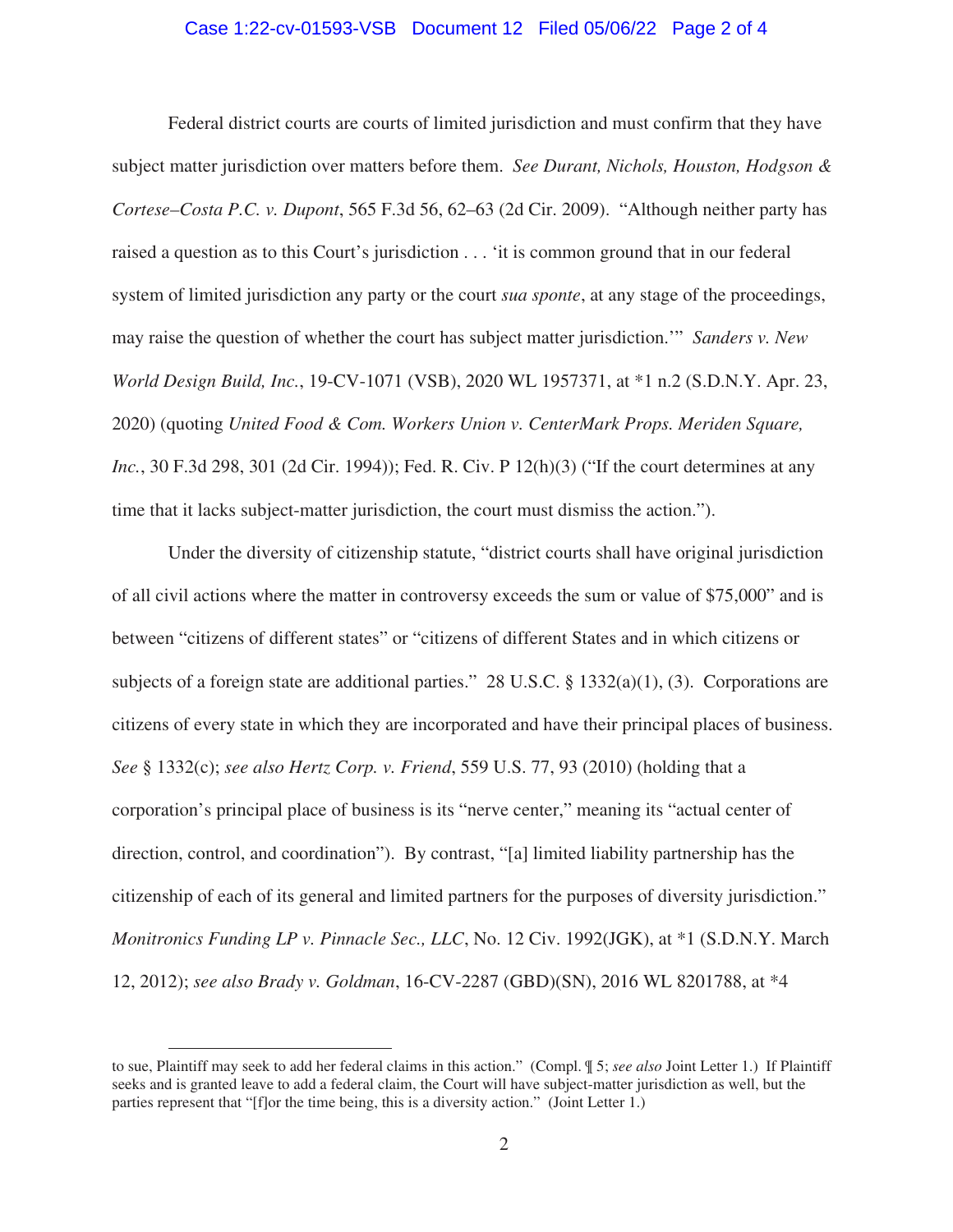## Case 1:22-cv-01593-VSB Document 12 Filed 05/06/22 Page 3 of 4

(S.D.N.Y. Dec. 5, 2016) ("Where a [party] is a partnership, a plaintiff must allege the citizenship of each member of the partnership in order to adequately plead subject matter jurisdiction.").

There must be complete diversity of citizenship between all plaintiffs and all defendants. *Pa. Pub. Sch. Emps.' Ret. Sys. v. Morgan Stanley & Co.*, 772 F.3d 111, 117–18 (2d Cir. 2014). "Furthermore, it is well established that the party seeking to invoke jurisdiction under 28 U.S.C. § 1332 bears the burden of demonstrating that the grounds for diversity exist and that diversity is complete." *Herrick Co. v. SCS Commc'ns, Inc.*, 251 F.3d 315, 322 (2d Cir. 2001) (internal quotation marks omitted). It is also "well-established that allegations of residency alone cannot establish citizenship." *Canedy v. Liberty Mut. Ins. Co.*, 126 F.3d 100, 102–03 (2d Cir. 1997); *see, e.g., Int'l Flight Resources, LLC v. Aufiero*, 21-CV-3029 (VSB), 2022 WL 540660, at \*2 (S.D.N.Y. Feb. 23, 2022).

Accordingly, it is hereby:

ORDERED that each party to this action file proof of its citizenship by May 20, 2022. In particular, Plaintiff should file a sworn statement indicating her citizenship at the time of commencement of this action, and Defendants should supply a list of all of Lee Anav Chung White Kim Ruger & Richter LLP's partners and provide all information necessary for me to evaluate their citizenship for the purposes of assessing diversity jurisdiction.

If I am unable to determine my subject matter jurisdiction from the information to be provided by the parties, I must dismiss the action. *See* Fed. R. Civ. P. 12(h)(3).